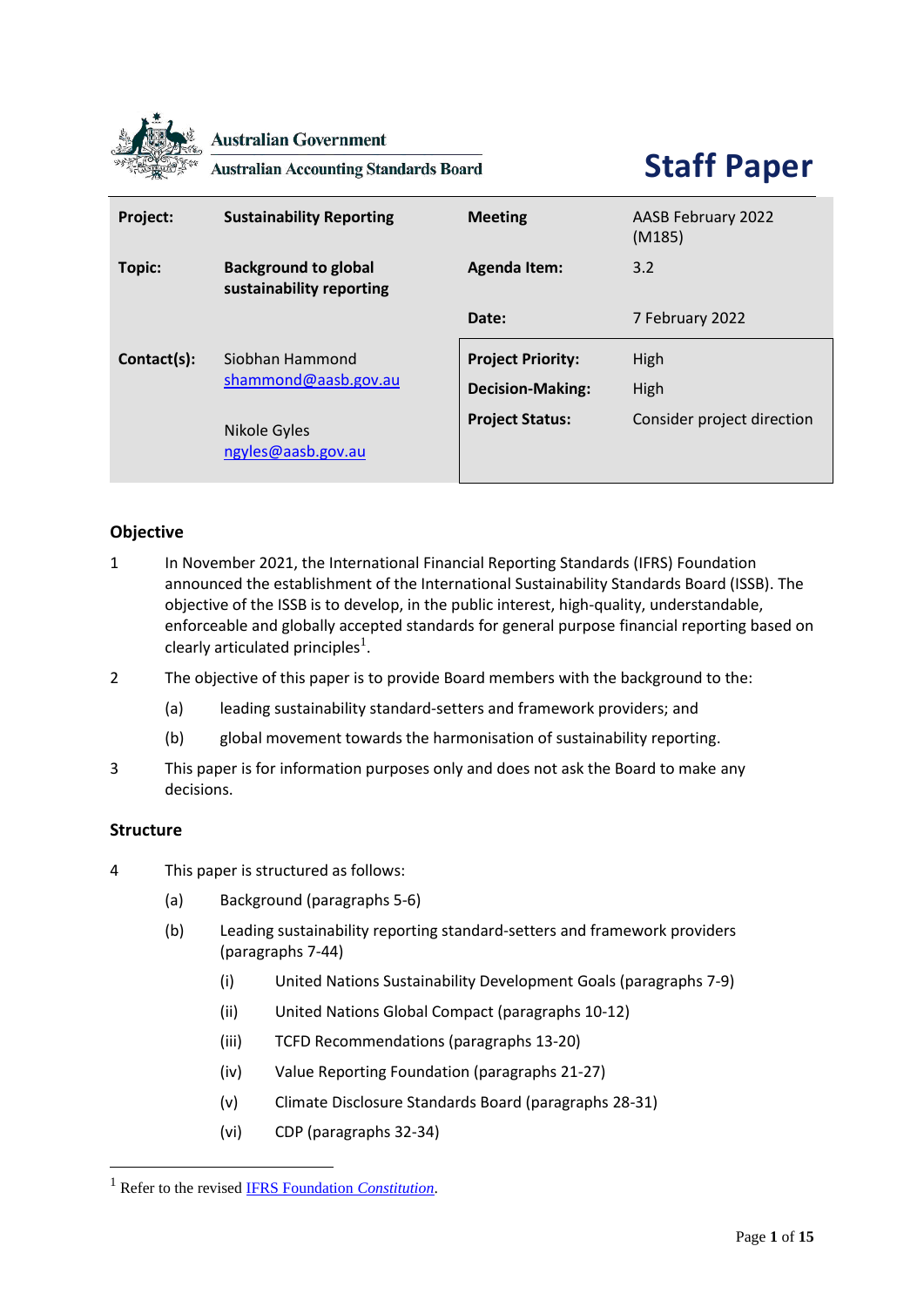- (vii) Global Reporting Initiative (paragraphs 35-37)
- (viii) International Sustainability Standards Board (paragraphs 38-44)
- (c) Global movement towards harmonisation of sustainability reporting (paragraph 45)
- (d) Question to Board members.

# **Background**<sup>2</sup>

- 5 In 2019 the IFRS Foundation Trustees identified the global consistency of the reporting of sustainability-related information as a critical matter for consideration in its five-year strategy. Following a period of global engagement with stakeholders, in November 2021, the IFRS Foundation announced the establishment of the ISSB to help meet the demand for transparent, consistent and comparable reporting of sustainability-related information. The intention is for the ISSB to deliver a global baseline of disclosure standards for sustainabilityrelated information that will provide investors and other capital market participants with decision-useful information about entities' sustainability-related risks and opportunities to help them make informed decisions.
- 6 Due to the urgent demand by investors for better information about climate-related matters, the ISSB will initially focus on climate-related financial reporting while also working towards meeting information needs of other sustainability-related matters such as ESG matters. In doing so, the ISSB will build upon the well-established work of the Task Force on Climaterelated Financial Disclosures (TCFD) Recommendations and work by the joint alliance of leading sustainability reporting standard-setters and framework providers (see Agenda Paper 3.3 *Australian and selected jurisdictional perspectives*). The ISSB will also consider the prototype proposed by the joint alliance for an approach to climate-related financial reporting as a potential basis to develop climate-related financial reporting standards. By working with the joint alliance and key jurisdictions, standards issued by the ISSB seek to provide a globally consistent and comparable sustainability-related reporting baseline upon which jurisdictions can build on to capture other relevant sustainability-related matters (i.e. a 'building block approach').

### **Leading sustainability reporting standard-setters and framework providers**

### **United Nations Sustainability Development Goals**

- 7 Sustainability-related information broadly refers to ESG and other information that falls under the scope of the United Nations Sustainable Development Goals (UN SDGs). There are 17 goals in total<sup>3</sup>:
	- i. **No poverty**—end poverty in all its forms everywhere;
	- ii. **Zero hunger**—end hunger, achieve food security and improved nutrition and promote sustainable agriculture;
	- iii. **Good health and well-being**—ensure healthy lives and promote well-being for all at all ages;
	- iv. **Quality education**—ensure inclusive and equitable quality education and promote lifelong learning opportunities for all;

<sup>2</sup> See the IFRS Foundation Trustees' Feedback Statement on the *[Consultation Paper on Sustainability](https://www.ifrs.org/content/dam/ifrs/project/sustainability-reporting/sustainability-consultation-paper-feedback-statement.pdf)  [Reporting](https://www.ifrs.org/content/dam/ifrs/project/sustainability-reporting/sustainability-consultation-paper-feedback-statement.pdf)*.

<sup>&</sup>lt;sup>3</sup> For more detailed information on the UN SDGs refer to<https://sdgs.un.org/goals>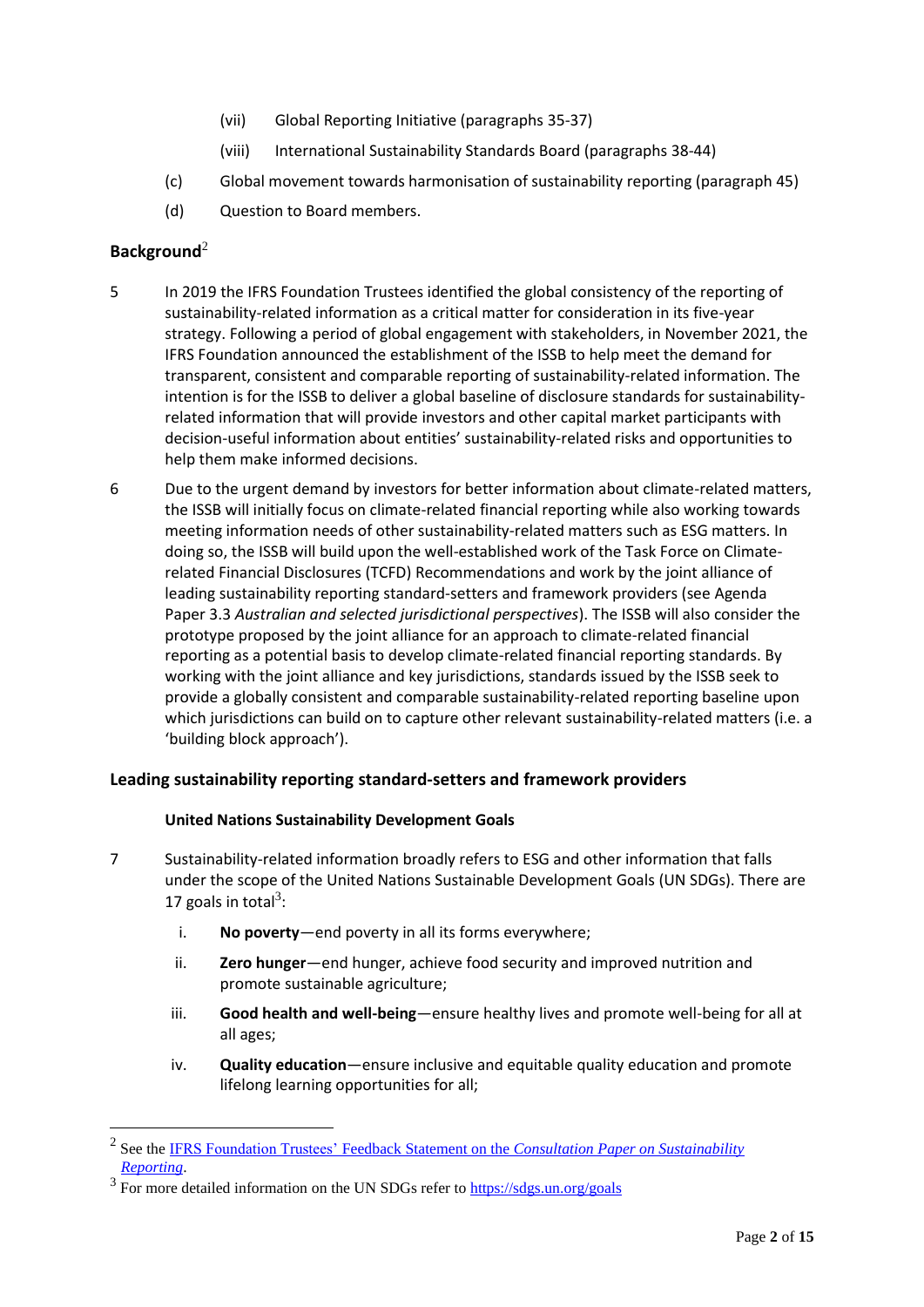- v. **Gender equality**—achieve gender equality and empower all women and girls;
- vi. **Clean water and sanitisation**—ensure availability and sustainable management of water and sanitation for all;
- vii. **Affordable and clean energy**—ensure access to affordable, reliable, sustainable and modern energy for all;
- viii. **Decent work and economic growth**—promote sustained, inclusive and sustainable economic growth, full and productive employment and decent work for all;
- ix. **Industry, innovation and infrastructure**—build resilient infrastructure, promote inclusive and sustainable industrialisation and foster innovation;
- x. **Reduced inequalities**—reduce inequality within and among countries;
- xi. **Sustainable cities and communities**—make cities and human settlements inclusive, safe, resilient and sustainable;
- xii. **Responsible consumption and production**—ensure sustainable consumption and production patterns;
- xiii. **Climate action**—take urgent action to combat climate change and its impacts;
- xiv. **Life below water**—conserve and sustainably use the oceans, seas and marine resources for sustainable development;
- xv. **Life on land**—protect, restore and promote sustainable use of terrestrial ecosystems, sustainably manage forests, combat desertification, and halt and reverse land degradation and biodiversity loss;
- xvi. **Peace, justice and strong institutions**—promote peaceful and inclusive societies for sustainable development, provide access to justice for all and build effective, accountable and inclusive institutions at all levels; and
- xvii. **Partnerships for the goals**—strengthen the means of implementation and revitalise the global partnership for sustainable development.
- 8 Theoretically, the reporting of sustainability-related information is about communicating to relevant stakeholders the story of how an entity is helping to achieve the UN SDGs. This has resulted in the development of a variety of sustainability-related standards and frameworks, each of which seek to address the reporting of information related to either all (for example, the Global Reporting Initiative (GRI)) or specific UN SDGs.
- 9 There are many international sustainability-related reporting initiatives that are not specific to any one jurisdiction. However, staff note that the standard-setters and framework providers discussed in this paper are considered to be the global leaders in this area.

### **United Nations Global Compact**

- 10 The world's largest voluntary corporate sustainability initiative, the United Nations Global Compact (UNGC) is a call to all organisations to align strategies and operations with [ten](https://www.unglobalcompact.org/what-is-gc/mission/principles)  [universal principles](https://www.unglobalcompact.org/what-is-gc/mission/principles) on:
	- (a) human rights:

*Principle 1*: Businesses should support and respect the protection of internationally proclaimed human rights; and

*Principle 2*: make sure that they are not complicit in human rights abuses.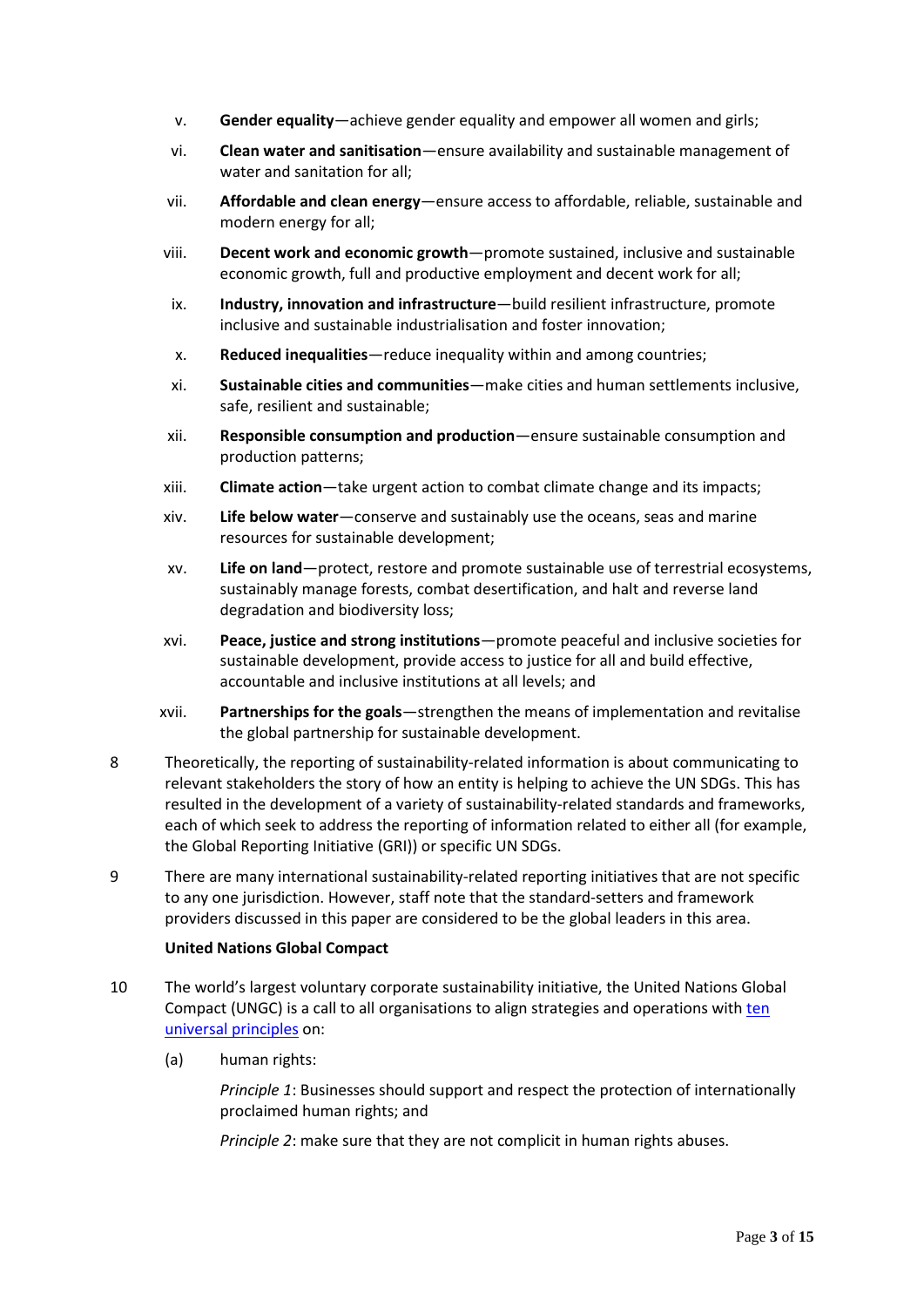(b) labour:

*Principle 3*: Businesses should uphold the freedom of association and the effective recognition of the right to collective bargaining;

*Principle 4*: the elimination of all forms of forced and compulsory labour;

*Principle 5*: the effective abolition of child labour; and

*Principle 6*: the elimination of discrimination in respect of employment and occupation.

(c) environment:

*Principle 7*: Businesses should support a precautionary approach to environmental challenges;

*Principle 8*: undertake initiatives to promote greater environmental responsibility; and

*Principle 9*: encourage the development and diffusion of environmentally friendly technologies.

(d) anti-corruption:

*Principle 10*: Businesses should work against corruption in all its forms, including extortion and bribery.

- 11 Organisations from all sectors can use the UNGC to demonstrate their commitment to these principles, and use them to help improve their sustainability activities and better engage with stakeholders. Preparers are encouraged to declare their commitment annually—either in a separate 'Communication on Progress' document or as part of other sustainability disclosures.
- 12 The UNGC does not require the application of a specific sustainability reporting framework or standards, instead it only requires that preparers cover the ten principles against the four pillars of human rights, labour, environment and anti-corruption.

### **TCFD Recommendations**

- 13 In December 2015, in response to a growing demand for decision-useful, climate-related information by a range of participants in financial markets, the Financial Stability Board (FSB) established the Task Force on Climate-related Financial Disclosures (TCFD) to help identify the information needed by investors, lenders and insurance underwriters to appropriately assess and price climate-related risks and opportunities. The TCFD was also asked to develop voluntary, consistent climate-related financial disclosures that would be useful to investors, lenders and insurance underwriters in understanding material<sup>4</sup> risks to an organisation's business.
- 14 In December 2016 the TCFD issued draft recommendations for climate-related financial disclosures for public consultation. Following this public consultation, the [TCFD](https://assets.bbhub.io/company/sites/60/2021/10/FINAL-2017-TCFD-Report.pdf)  [Recommendations](https://assets.bbhub.io/company/sites/60/2021/10/FINAL-2017-TCFD-Report.pdf) were published in June 2017 and establish recommendations for disclosing clear, comparable and consistent information about the risks and opportunities presented by climate change.

<sup>&</sup>lt;sup>4</sup> Note that the TCFD Recommendations refer specifically to 'financial materiality'.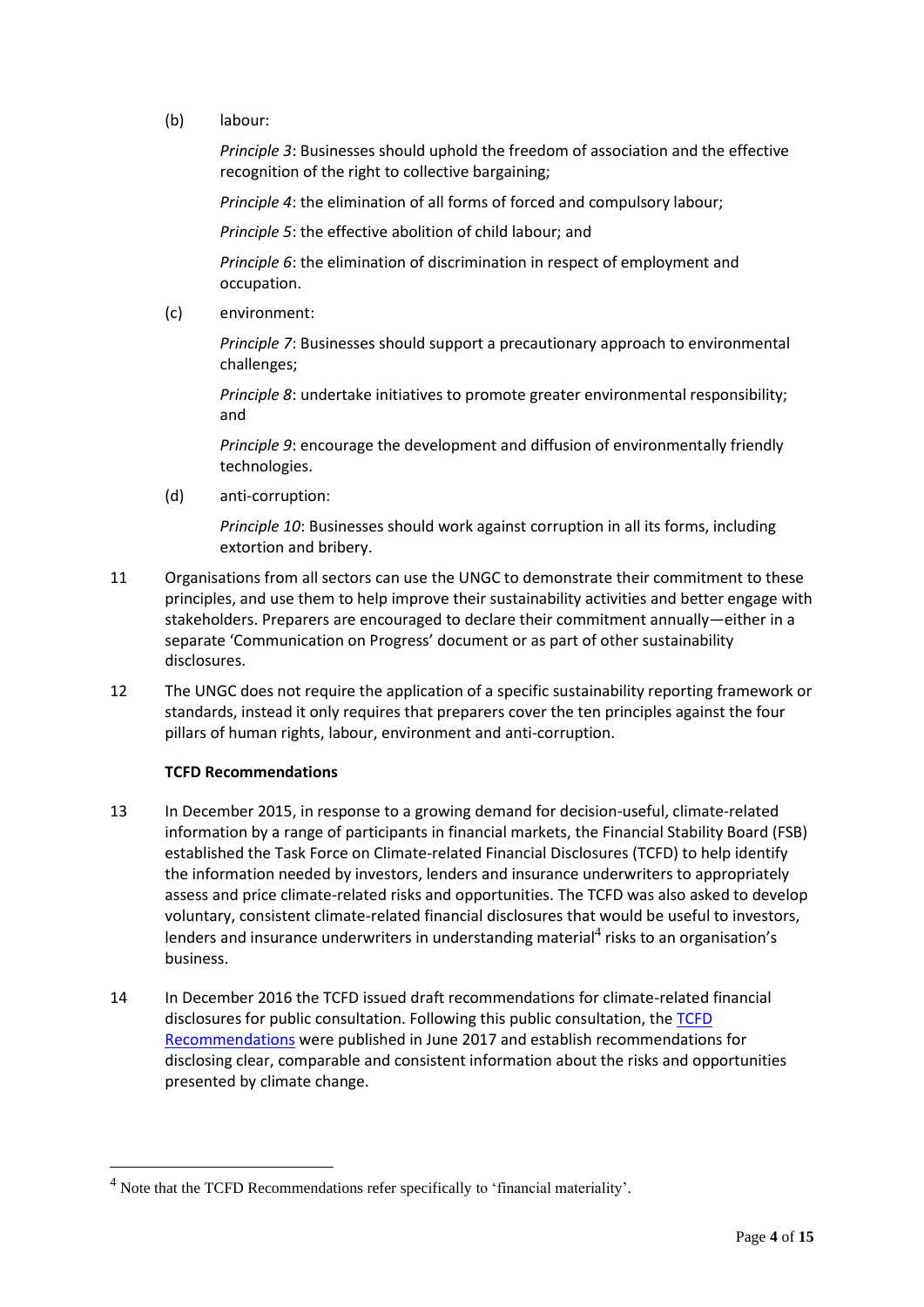- 15 The TCFD recommends that preparers of climate-related financial disclosures provide such disclosures as part of their mainstream (i.e. public) annual financial filings as the TCFD believes that climate-related matters are, or likely could be, material for many entities.
- 16 The TCFD Recommendations are structured around four thematic areas that represent core elements of how entities operate: governance, strategy, risk management, and metrics and targets. Within each of these areas are recommended disclosures which provide decisionuseful information to users, particularly investors (see Table 1 below).
- 17 Committed to ensuring consistent application of their Recommendations, since June 2017 the TCFD have also published implementing guidance to accompany the Recommendations:
	- (a) *[Annex: Implementing the Recommendations of the TCFD](https://assets.bbhub.io/company/sites/60/2021/07/2021-TCFD-Implementing_Guidance.pdf)* (2017, amended 2021);
	- (b) *[The Use of Scenario Analysis in Disclosure of Climate-related Risks and Opportunities](https://assets.bbhub.io/company/sites/60/2021/03/FINAL-TCFD-Technical-Supplement-062917.pdf)* (2017);
	- (c) *[Guidance on Risk Management Integration and Disclosure](https://assets.bbhub.io/company/sites/60/2020/09/2020-TCFD_Guidance-Risk-Management-Integration-and-Disclosure.pdf)* (2020);
	- (d) *[Guidance on Scenario Analysis for Non-Financial Companies](https://assets.bbhub.io/company/sites/60/2020/09/2020-TCFD_Guidance-Scenario-Analysis-Guidance.pdf)* (2020); and
	- (e) *[Guidance on Metrics, Targets and Transition Plans](https://assets.bbhub.io/company/sites/60/2021/07/2021-Metrics_Targets_Guidance-1.pdf)* (2021).
- 18 It is important to note that the TCFD Recommendations are not structured to be a standard (or set of standards) or framework addressing sustainability reporting more broadly. The TCFD Recommendations address only climate-related financial disclosure—that is, the TCFD Recommendations are essentially a list of 11 suggested disclosures that are currently unsupported by a reporting framework that would help preparers of financial statements identify and measure climate-related financial matters for disclosure.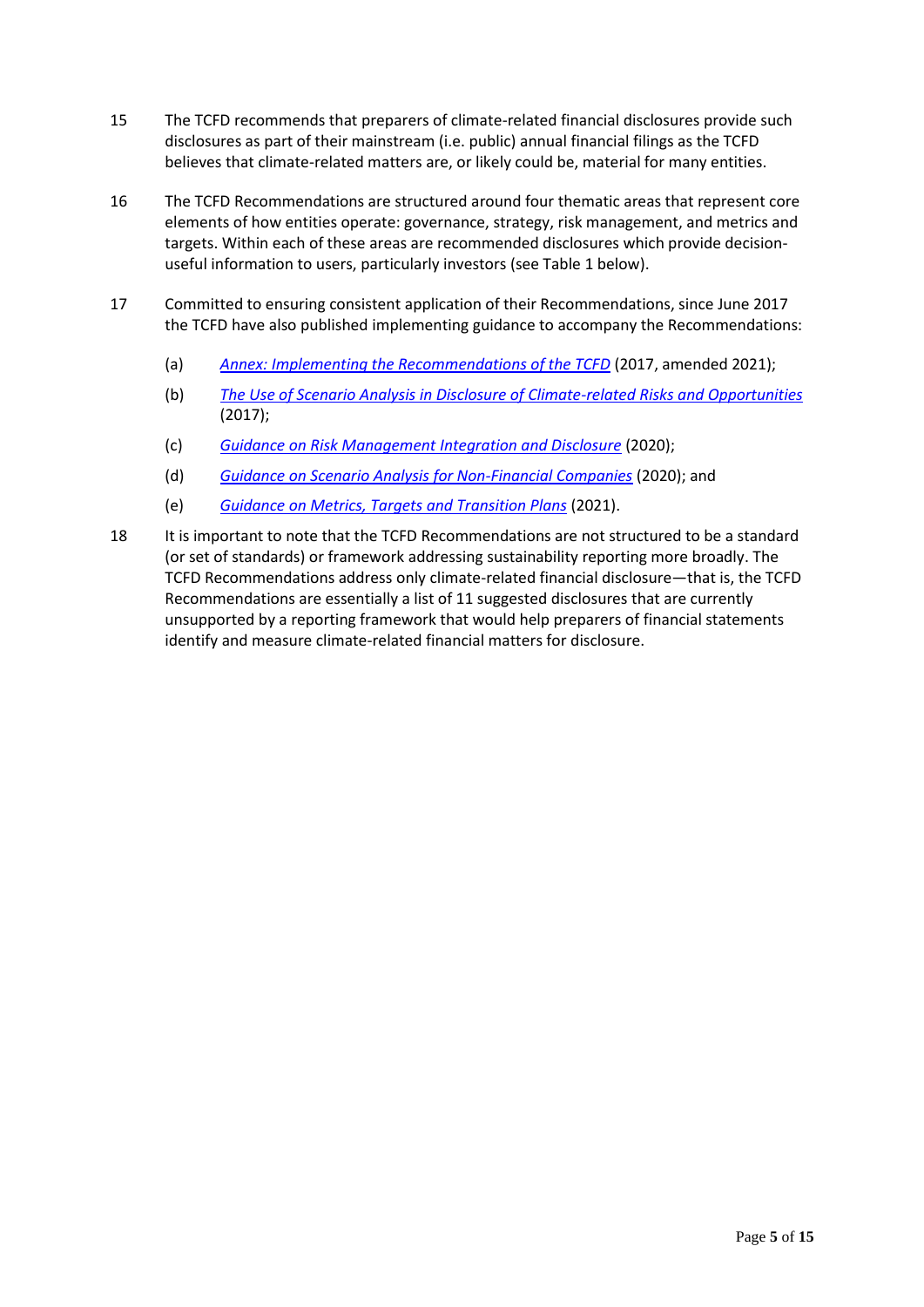# *Table 1: TCFD Recommendations and Supporting Recommended Disclosures*

| Governance                                                                                                       | <b>Strategy</b>                                                                                                                                                                | <b>Risk Management</b>                                                                                                                                                                 | <b>Metrics and Targets</b>                                                                                                                                                  |
|------------------------------------------------------------------------------------------------------------------|--------------------------------------------------------------------------------------------------------------------------------------------------------------------------------|----------------------------------------------------------------------------------------------------------------------------------------------------------------------------------------|-----------------------------------------------------------------------------------------------------------------------------------------------------------------------------|
| Disclose an organisation's<br>governance around climate-                                                         | Disclose the actual and potential<br>impacts of climate-related risks                                                                                                          | Disclose how the organisation<br>identifies, assesses, and manages                                                                                                                     | Disclose the metrics and targets<br>used to assess and manage                                                                                                               |
| related risks and                                                                                                | and opportunities on the                                                                                                                                                       | climate-related risks.                                                                                                                                                                 | relevant climate-related risks                                                                                                                                              |
| opportunities.                                                                                                   | organisation's businesses,<br>strategy, and financial planning<br>where such information is<br>material.                                                                       |                                                                                                                                                                                        | and opportunities where such<br>information is material.                                                                                                                    |
| <b>Recommended Disclosures</b>                                                                                   | <b>Recommended Disclosures</b>                                                                                                                                                 | <b>Recommended Disclosures</b>                                                                                                                                                         | <b>Recommended Disclosures</b>                                                                                                                                              |
| Describe the board's<br>a)<br>oversight of climate-<br>related risks and<br>opportunities.                       | Describe the climate-related<br>a)<br>risks and opportunities the<br>organisation has identified<br>over the short, medium and<br>long term.                                   | Describe the organisation's<br>a)<br>processes for identifying and<br>assessing climate-related<br>risks.                                                                              | Disclose the metrics used<br>a)<br>by the organisation to<br>assess climate-related risks<br>and opportunities in line<br>with its strategy and risk<br>management process. |
| Describe management's<br>b)<br>role in assessing and<br>managing climate-<br>related risks and<br>opportunities. | b)<br>Describe the impact of<br>climate-related risks and<br>opportunities on the<br>organisation's businesses,<br>strategy, and financial<br>planning.                        | Describe the organisation's<br>b)<br>processes for managing<br>climate-related risks.                                                                                                  | Disclose Scope 1, Scope 2,<br>b)<br>and, if appropriate, Scope 3<br>greenhouse gas (GHG)<br>emissions, and the related<br>risks.                                            |
|                                                                                                                  | Describe the resilience of<br>c)<br>the organisation's strategy,<br>taking into consideration<br>different climate-related<br>scenarios, including a 2°C or<br>lower scenario. | Describe how processes for<br>$\mathsf{c}$ )<br>identifying, assessing, and<br>managing climate-related<br>risks are integrated into the<br>organisation's overall risk<br>management. | Describe the targets used<br>$\mathsf{c}$ )<br>by the organisation to<br>manage climate-related<br>risks and opportunities and<br>performance against<br>targets.           |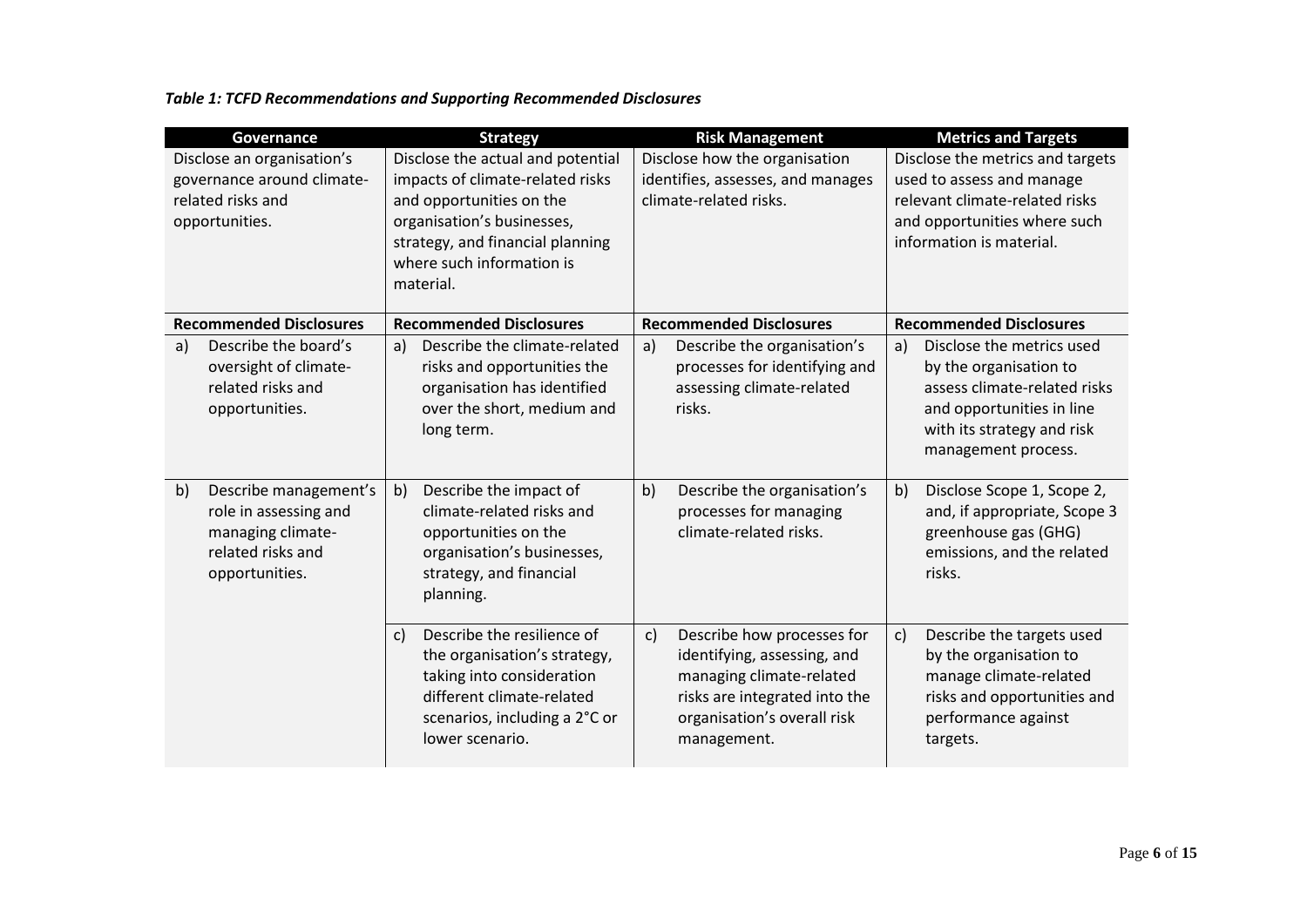- 19 In its [2021 Status Report,](https://assets.bbhub.io/company/sites/60/2021/07/2021-TCFD-Status_Report.pdf) the TCFD observed that, consistent with global momentum around climate-related financial reporting, climate-related financial disclosure increased significantly from previous years. However, they also noted that only 50% of the 1,651 public companies they reviewed were in alignment with at least three recommended disclosures.
- 20 The 2021 Status Report also highlighted the increasing demand from users for more consistent and comparable climate-related financial reporting, with almost all users consulted saying that they find the disclosure of financial impacts of climate change useful.

# **Value Reporting Foundation**

- 21 Th[e Value Reporting Foundation](https://www.valuereportingfoundation.org/about/) (VRF) was established upon the June 2021 merger of the [International Integrated Reporting Council](https://www.integratedreporting.org/the-iirc-2/) (IIRC) and th[e Sustainability Accounting Standards](https://www.sasb.org/)  [Board](https://www.sasb.org/) (SASB). To help progress the global harmonisation and simplification of sustainability reporting, the VRF offers a comprehensive suite of resources designed to help businesses and investors develop a shared understanding of enterprise value—how it is created, preserved and eroded. Simply put, the IIRC provides the broader reporting framework, while the SASB provides the specific topics and metrics for disclosure.
- 22 In November 2021, as part of the establishment of the ISSB, the VRF and Climate Disclosure Standards Board (CDSB) announced their intention to consolidate their resources with the IFRS Foundation by June 2022.<sup>5</sup>

# *International Integrated Reporting (<IR>) Framework*

- 23 The IIRC was established in 2010, with the <IR>Framework first published in 2013. Applied in 75 countries, the <IR> Framework is voluntary and seeks to:
	- (a) improve the quality of information available to providers of financial capital to enable a more efficient and productive allocation of capital;
	- (b) promote a more cohesive and efficient approach to corporate reporting that draws on different reporting strands and communicates the full range of factors that materially affect the ability of an organisation to create value over time;
	- (c) enhance accountability and stewardship for the broad base of 'capitals' and promote understanding of their independencies; and
	- (d) support integrated thinking, decision-making and actions that focus on the creation of value over the short, medium and long term.
- 24 Using both resources and relationships, the <IR> Framework explains how an organisation creates, preserves and erodes value over time. The <IR> Framework is investor-focused and covers six capitals—financial, human, social and relationship, natural, intellectual and manufactured—which are used to help organisations explain how they interact with the external environment to create, preserve or erode value in the short, medium and long term for both themselves and their stakeholders.
- 25 The overall objective of the <IR> Framework is to align corporate activities and capital allocation with broader strategies related to financial stability and sustainable development.

<sup>&</sup>lt;sup>5</sup> See [https://www.ifrs.org/news-and-events/news/2021/11/ifrs-foundation-announces-issb-consolidation-with](https://www.ifrs.org/news-and-events/news/2021/11/ifrs-foundation-announces-issb-consolidation-with-cdsb-vrf-publication-of-prototypes/)[cdsb-vrf-publication-of-prototypes/](https://www.ifrs.org/news-and-events/news/2021/11/ifrs-foundation-announces-issb-consolidation-with-cdsb-vrf-publication-of-prototypes/)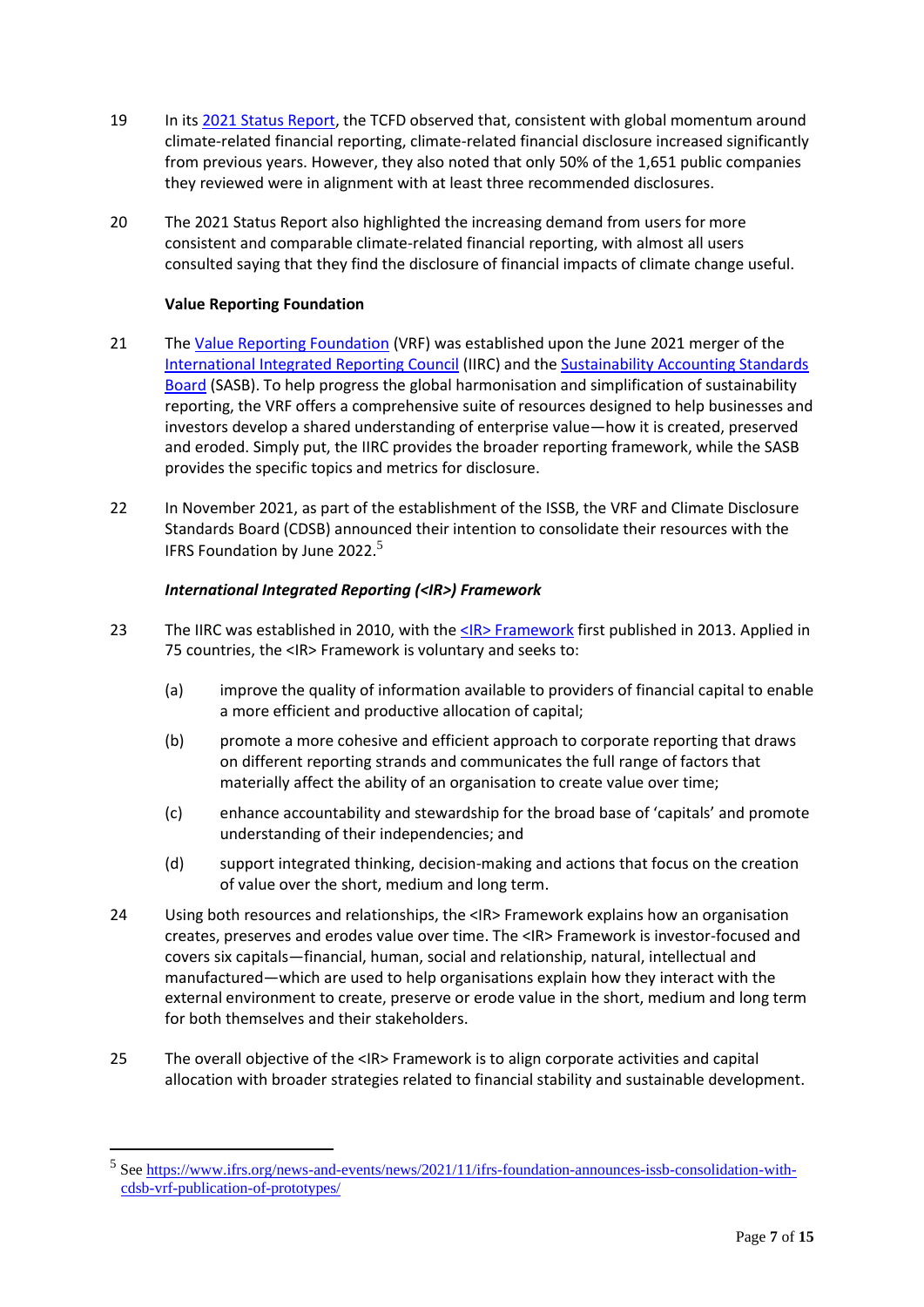### *Sustainability Accounting Standards Board (SASB)*

- 26 Published in November 2018[, SASB](https://www.sasb.org/about/) Standards were developed to guide the disclosure of financially material sustainability information by organisations and their investors. Available for 77 industries, the SASB Standards identify the subset of ESG matters most relevant to financial performance in each industry to connect business and investors with the financial impacts of sustainability.
- 27 The SASB Standards provide a complete set of globally applicable industry-specific standards. The SASB Standards identify a minimal set of financially material sustainability topics and their associated metrics for a typical for-profit entity. Currently under review, the SASB Standards also include a *[Conceptual Framework](https://www.sasb.org/standards/conceptual-framework/)* which:
	- (a) sets out the basic concepts, principles, definitions and objectives that guide SASB in its approach to setting standards for sustainability accounting; and
	- (b) provides an overview of sustainability accounting, describing its objectives and audience.

### **Climate Disclosure Standards Board**

- 28 Th[e CDSB](https://www.ifrs.org/sustainability/climate-disclosure-standards-board/) is an international consortium of business and environmental non-governmental organisations (NGOs) that are committed to advancing and aligning the global mainstream corporate reporting model to equate natural capital with financial capital. To help provide investors with decision-useful environmental information via the mainstream corporate report, the CDSB offers a framework for reporting environmental information with the same rigour as financial information.
- 29 Published in 2017, the revised CDSB *[Framework for reporting environmental and climate](https://www.ifrs.org/content/dam/ifrs/groups/cdsb/cdsb-framework-2022.pdf)  [change information](https://www.ifrs.org/content/dam/ifrs/groups/cdsb/cdsb-framework-2022.pdf)* (CDSB Framework) is designed to help organisations prepare and present environmental information in mainstream corporate reports for the benefit of investors. The objectives of the CDSB Framework are to:
	- (a) help organisations translate their sustainability information into long term value;
	- (b) provide clear, concise and consistent information to investors, connecting the organisation's environmental performance to its overall strategy, performance and prospects;
	- (c) enable and encourage informed investor decision-making on the allocation of financial capital; and
	- (d) add value to an organisation's existing mainstream report, while minimising the reporting burden and simplifying the reporting process.
- 30 The CDSB Framework also states alignment with the TCFD Recommendations.
- 31 In November 2021, as part of the establishment of the ISSB, the VRF and CDSB announced their intention to consolidate their resources with the IFRS Foundation by June 2022<sup>6</sup>. In

<sup>&</sup>lt;sup>6</sup> See [https://www.ifrs.org/news-and-events/news/2021/11/ifrs-foundation-announces-issb-consolidation-with](https://www.ifrs.org/news-and-events/news/2021/11/ifrs-foundation-announces-issb-consolidation-with-cdsb-vrf-publication-of-prototypes/)[cdsb-vrf-publication-of-prototypes/](https://www.ifrs.org/news-and-events/news/2021/11/ifrs-foundation-announces-issb-consolidation-with-cdsb-vrf-publication-of-prototypes/)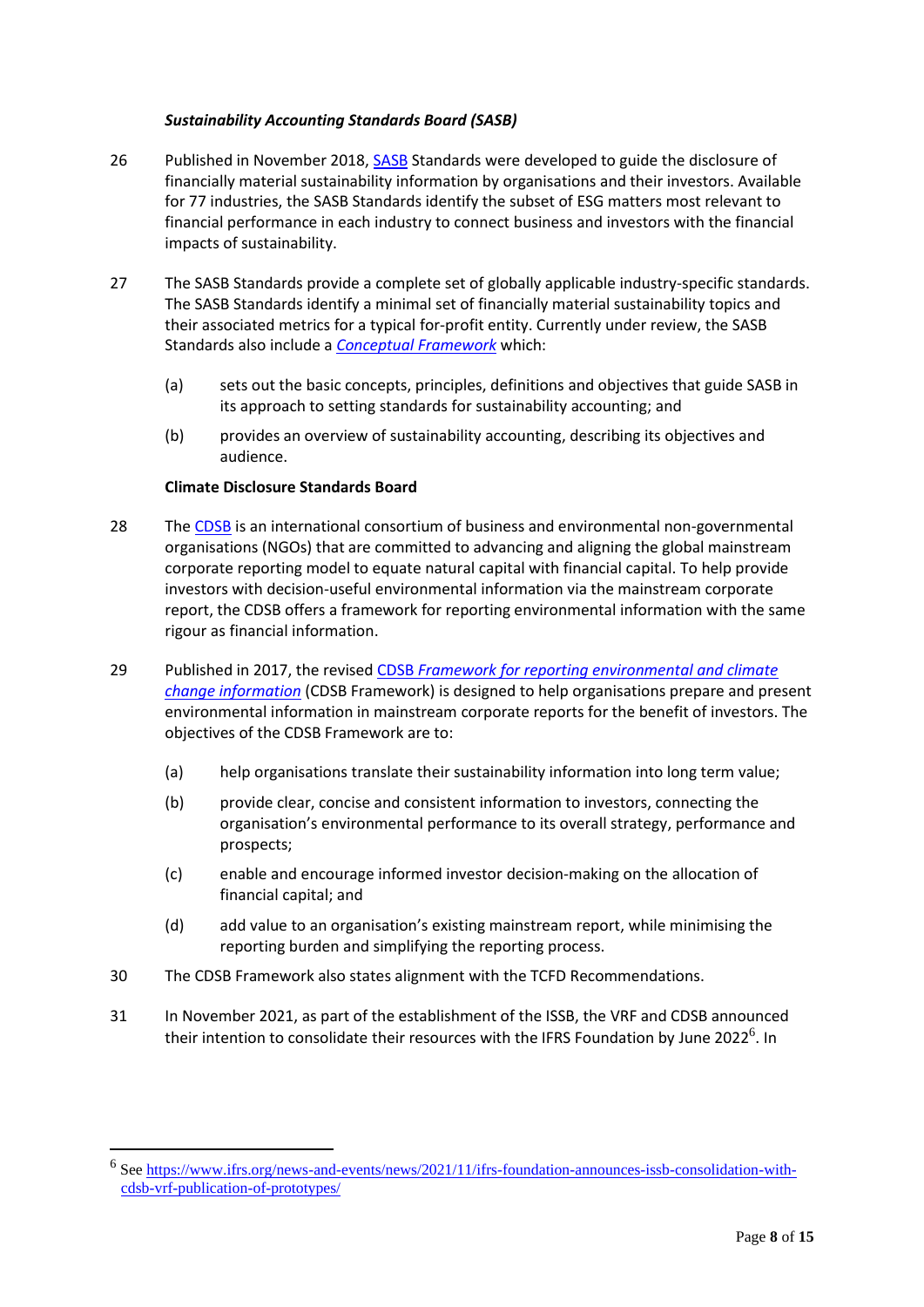January 2022, the IFRS Foundation announced the CDSB has been consolidated into the IFRS Foundation $<sup>7</sup>$ .</sup>

### **CDP**

- 32 Founded in 2000 the [CDP](https://www.cdp.net/en/info/about-us/what-we-do) (formerly the Carbon Disclosure Project) was the first platform to link environmental integrity and fiduciary duty. The CDP now runs a global disclosure system for investors, organisations, cities, states and regions to manage their environmental impacts. Each year the CDP:
	- (a) supports thousands of organisations, cities, states and regions to measure and manage their risks and opportunities on climate change, water security and deforestation; and
	- (b) takes the information supplied to them in the annual reporting process and scores organisations and cities based on their journey through disclosure and towards environmental leadership.
- 33 In November 2021, in collaboration with the SME Climate Hub, the CDP launched a new climate disclosure framework aimed at small-to-medium (SME) entities to empower those entities to engage in climate reporting. $8<sup>8</sup>$
- 34 Now the world's largest, most comprehensive dataset on environmental action, the insights that CDP holds empowers investors, organisations, cities and national and regional governments to make choices that work for people and planet in the long term.

# **Global Reporting Initiative**

- 35 Established in 1997, th[e Global Reporting Initiative](https://www.globalreporting.org/about-gri/) (GRI) is an independent, international organisation that helps businesses and other organisations take responsibility for their impacts by providing them with a global common language to communicate those impacts. With a multi-stakeholder focus, the GRI provides one of the world's most widely used set of standards for sustainability reporting with GRI Standards being voluntarily applied in over 100 countries.
- 36 The GRI Guidelines were first published in 2000 and the GRI Sustainability Reporting Standards were first published in 2016. In 2017, the GRI published guidance for corporate reporting on the UN SDGs launched in collaboration with the UNGC. $9$
- 37 Th[e GRI Standards:](https://www.globalreporting.org/standards/)
	- (a) were developed to enable any organisation—large or small, public or private—to understand and report on their impacts on the economy, environment and people in a comparable and credible way, thereby increasing transparency on their contribution to sustainable development;

<sup>&</sup>lt;sup>7</sup> See [https://www.ifrs.org/news-and-events/news/2022/01/ifrs-foundation-completes-consolidation-of-cdsb](https://www.ifrs.org/news-and-events/news/2022/01/ifrs-foundation-completes-consolidation-of-cdsb-from-cdp/)[from-cdp/](https://www.ifrs.org/news-and-events/news/2022/01/ifrs-foundation-completes-consolidation-of-cdsb-from-cdp/)

<sup>&</sup>lt;sup>8</sup> See [https://www.cdp.net/en/articles/companies/smes-equipped-to-join-race-to-net-zero-with-dedicated-climate](https://www.cdp.net/en/articles/companies/smes-equipped-to-join-race-to-net-zero-with-dedicated-climate-disclosure-framework)[disclosure-framework](https://www.cdp.net/en/articles/companies/smes-equipped-to-join-race-to-net-zero-with-dedicated-climate-disclosure-framework) 

<sup>&</sup>lt;sup>9</sup> See<https://www.globalreporting.org/about-gri/mission-history/>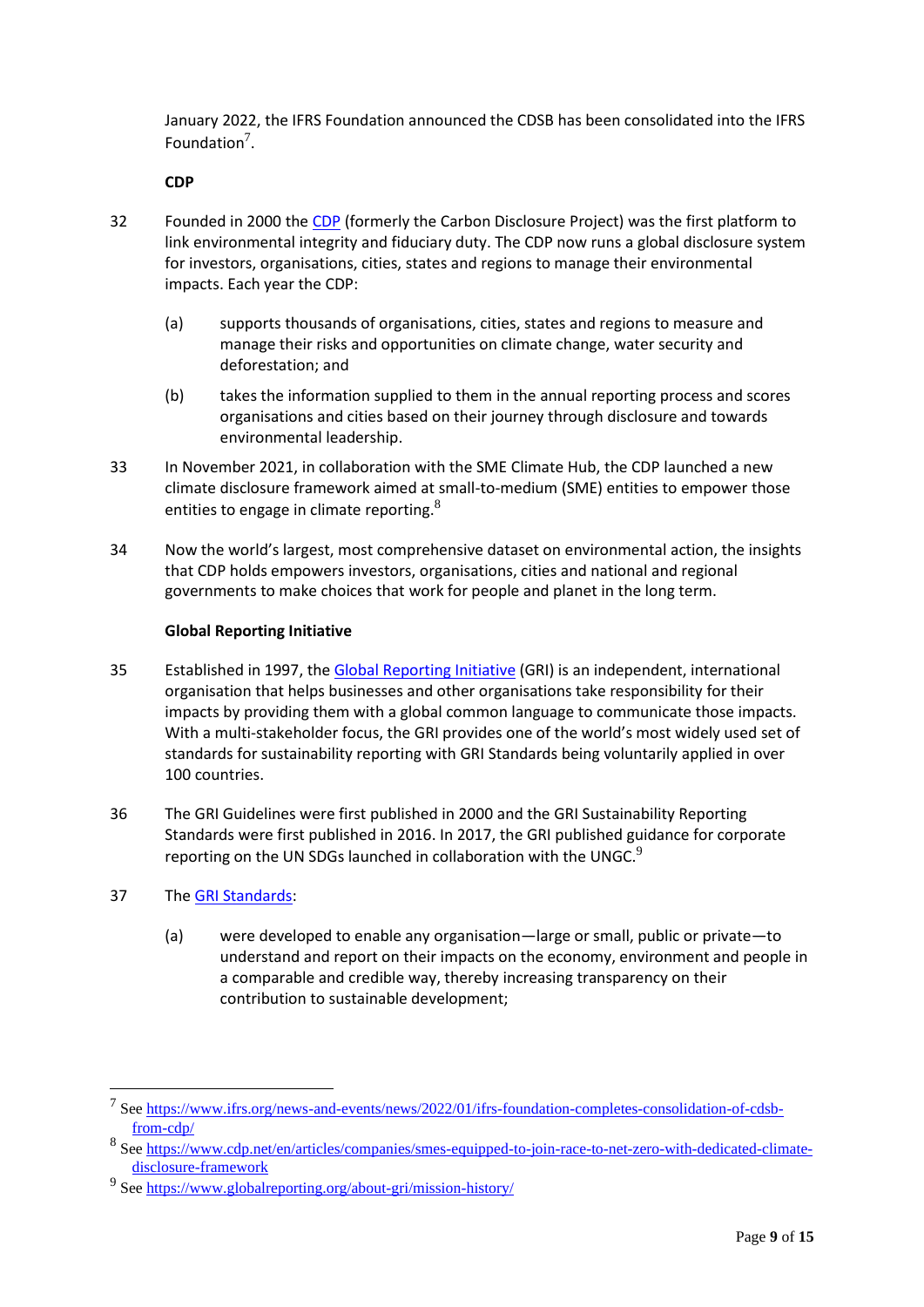- (b) provide a comprehensive framework for organisations to report on sustainabilityrelated matters for a wide range of stakeholders including investors, suppliers, customers, employees and regulators; and
- (c) set out relevant approaches to determining materiality and the content of narrative reporting, resulting in detailed disclosures in the form of indicators for a comprehensive range of sustainability-related matters.

# **International Sustainability Standards Board**

- 38 In November 2021, in response to the urgent need of investors and other stakeholders to understand how sustainability and climate-related matters affect organisations' enterprise value and financial performance, the IFRS Foundation announced the establishment of the ISSB. As part of this announcement, two of the leading sustainability reporting standardsetters and framework providers (being the CDSB and VRF) committed to merging with the IFRS Foundation by June 2022 $^{10}$ .
- 39 This announcement was the culmination of over a year of work by the IFRS Foundation and its [Technical Readiness Working Group](https://www.ifrs.org/groups/technical-readiness-working-group/) (TRWG) which worked towards:
	- (a) amending the IFRS *Constitution* to make room for the setting of standards addressing the reporting of sustainability and climate-related financial matters<sup>11</sup>; and
	- (b) developing prototype standards for the general requirements for disclosure of sustainability-related financial information and climate-related disclosures.
- 40 In conjunction with that announcement, the TRWG published two prototype standards and a supplementary document for future consideration by the ISSB. Staff note that these prototypes have not undergone any due process at this stage—the prototype standards and supplementary document were developed only with the intention of providing the ISSB with a running start (see also Agenda Paper 3.3):
	- (a) *[General Requirements for Disclosure of Sustainability-related Financial Information](https://www.ifrs.org/content/dam/ifrs/groups/trwg/trwg-general-requirements-prototype.pdf)* [Prototype;](https://www.ifrs.org/content/dam/ifrs/groups/trwg/trwg-general-requirements-prototype.pdf)
	- (b) *[Climate-related Disclosures](https://www.ifrs.org/content/dam/ifrs/groups/trwg/trwg-climate-related-disclosures-prototype.pdf)* Prototype; and
	- (c) *Climate-related Disclosures* Prototype Supplement: *[Technical Protocols for Disclosure](https://www.ifrs.org/content/dam/ifrs/groups/trwg/climate-related-disclosures-prototype-technical-protocols-supplement.pdf)  [Requirements](https://www.ifrs.org/content/dam/ifrs/groups/trwg/climate-related-disclosures-prototype-technical-protocols-supplement.pdf)*.
- 41 Staff note that the prototype standards have been developed based on the concept of enterprise value. Enterprise value is defined in Appendix A of the prototype standard *General Requirements for Disclosure of Sustainability-related Financial Information* as being:

*market capitalisation of an entity + market value of an entity's net debt*

42 The definition in Appendix A of the prototype standard also explains that:

*It* [enterprise value] *is determined by capital market participants, based on their estimation of the amount, timing and certainty of future cash flows spanning the short, medium and* 

<sup>&</sup>lt;sup>10</sup> Se[e https://www.ifrs.org/news-and-events/news/2021/11/ifrs-foundation-announces-issb-consolidation-with](https://www.ifrs.org/news-and-events/news/2021/11/ifrs-foundation-announces-issb-consolidation-with-cdsb-vrf-publication-of-prototypes/)[cdsb-vrf-publication-of-prototypes/](https://www.ifrs.org/news-and-events/news/2021/11/ifrs-foundation-announces-issb-consolidation-with-cdsb-vrf-publication-of-prototypes/)

<sup>11</sup> See the amended IFRS *[Constitution](https://www.ifrs.org/content/dam/ifrs/about-us/legal-and-governance/constitution-docs/ifrs-foundation-constitution-2021.pdf)*.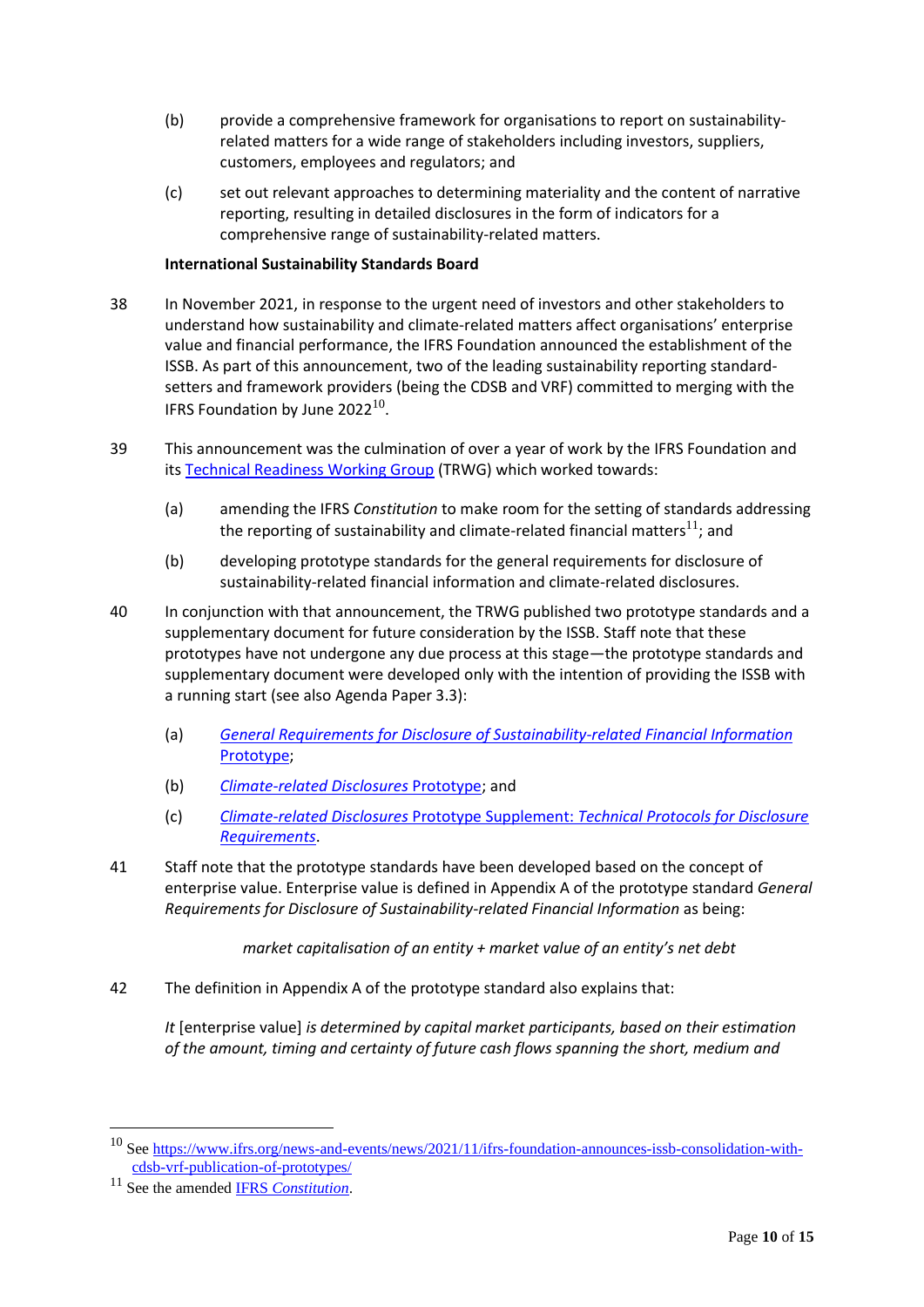*long term. Enterprise value reflects users' assessments of future cash flows, including the value attributed to those cash flows by users.*

*Essential inputs in determining enterprise value include corporate reporting in financial statements, as well as reporting on sustainability matters that it is reasonably likely will affect the entity's business model over time (that is to say, affect revenue, costs, assets, liabilities, cost of capital and/or risk profile). The term captures the notion of expected value creation, preservation or erosion over time for an entity's equity and debt investors. This expected value creation, preservation or erosion is distinct from but fundamentally interdependent with an entity's creation, preservation or erosion of value for its stakeholders.*

- 43 It is important to note that sustainability-related matters that do not affect the reporting entity's enterprise value have been specifically scoped out of the prototype standards.
- 44 Expected to become the baseline for global sustainability reporting, the ISSB is seeking to harmonise sustainability reporting to improve the consistency and comparability of sustainability-related financial disclosures.

# **Global movement towards harmonisation of sustainability reporting**

45 The table below summarises the key milestones in the movement towards globally consistent reporting of sustainability-related information:

# *Table 2: Key milestones in the development of globally consistent reporting of sustainability-related information*

| 2015      |                                                                                                                                                                                                                                                                                                                                                                                                                              |
|-----------|------------------------------------------------------------------------------------------------------------------------------------------------------------------------------------------------------------------------------------------------------------------------------------------------------------------------------------------------------------------------------------------------------------------------------|
| September | Transforming our world: the 2030 Agenda for Sustainable Development<br>with its 17 SDGs was adopted at the UN Sustainable Development Summit.<br>The UN SDGs recognise that ending poverty and other deprivations must<br>go hand-in-hand with strategies that improve health and education,<br>reduce inequality, and spur economic growth-all while tackling climate<br>change and working to preserve oceans and forests. |
| 2018      |                                                                                                                                                                                                                                                                                                                                                                                                                              |
| December  | The Board and the Auditing and Assurance Standards Board (AUASB)<br>published <i>Climate-related and other emerging risks disclosures</i> which,<br>while not mandatory, represents the International Accounting Standards<br>Board's (IASB) best practice interpretation of materiality in relation to the<br>preparation of an entity's financial statements.                                                              |
| 2019      |                                                                                                                                                                                                                                                                                                                                                                                                                              |
| November  | The IASB published the article <b>IFRS Standards and climate-related</b><br>disclosures to help investors understand what already exists in the current<br>requirements and guidance on the application of materiality, and how it<br>relates to climate and other emerging risks.                                                                                                                                           |
| 2020      |                                                                                                                                                                                                                                                                                                                                                                                                                              |
| September | The IFRS Foundation Trustees reviewed the IFRS Foundation's five-year<br>strategy and identified global consistency of sustainability reporting and<br>sustainability financial reporting as a key matter for consideration.<br>The IFRS Foundation published a Consultation Paper on Sustainability<br>Reporting asking three key questions: is there demand for global                                                     |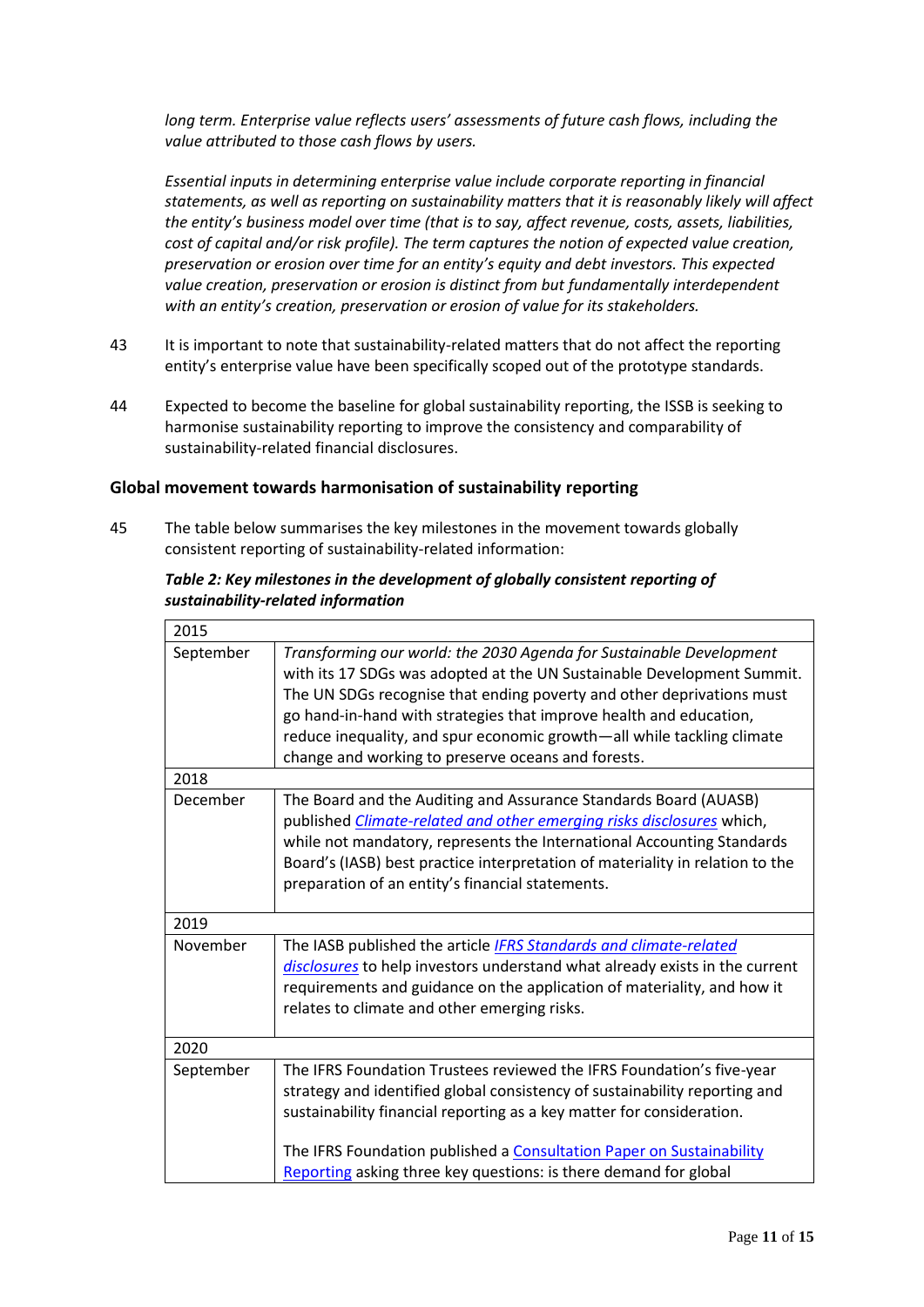|          | sustainability reporting standards; should the IFRS Foundation play a role<br>in developing such standards; and, if so, what should that role be? The IFRS<br>Foundation received 577 responses. <sup>12</sup><br>The leading sustainability standard-setters and framework providers (being<br>the VRF, CDSB, CDP and GRI) issued a <b>Statement of Intent</b> in which they set<br>out a vision for a comprehensive extended external reporting system and<br>made a commitment to work together with the IFRS Foundation to achieve<br>this. |
|----------|-------------------------------------------------------------------------------------------------------------------------------------------------------------------------------------------------------------------------------------------------------------------------------------------------------------------------------------------------------------------------------------------------------------------------------------------------------------------------------------------------------------------------------------------------|
|          | The World Economic Forum (WEF) International Business Council (IBC)<br>published Measuring Stakeholder Capitalism, which included metrics<br>addressing the principles of governance, planet, people and prosperity.<br>The metrics brought together work from the leading sustainability<br>standards and frameworks.                                                                                                                                                                                                                          |
|          | The New Zealand Government announced its intention to implement<br>mandatory reporting on climate risks and tasked the External Reporting<br>Board (XRB) with developing related reporting standards.                                                                                                                                                                                                                                                                                                                                           |
| October  | The International Auditing and Assurance Standards Board (IAASB) issued<br>Staff Audit Practice Alert The Consideration of Climate-Related Risks in an<br><b>Audit of Financial Statement</b> to highlight areas of focus related to the<br>consideration of climate-related risks when conducting an audit of<br>financial statements in accordance with the International Standards on<br>Auditing (ISA).                                                                                                                                     |
| November | The IASB published <i>Effects of climate related matters on financial</i><br>statements to support the consistent application of requirements in IFRS<br>Standards when considering climate and other emerging risks.                                                                                                                                                                                                                                                                                                                           |
| December | The leading sustainability reporting standard-setters and framework<br>providers (the VRF, CDSB, CDP and GRI) issued Reporting on enterprise<br>value, a prototype climate-related financial disclosure standard that<br>illustrates how their standards and frameworks could be combined to form<br>the basis of a global standard. It was intended to give the IFRS Foundation<br>a platform from which to launch the development of globally consistent<br>sustainability reporting standards.                                               |
| 2021     |                                                                                                                                                                                                                                                                                                                                                                                                                                                                                                                                                 |
| March    | The IFRS Foundation confirmed there is significant support for them to<br>establish a new board and that it intended to announce the establishment<br>of the ISSB in time for the UN Conference on Climate Change (COP26). The<br>IFRS Foundation announced the formation of the TRWG to provide<br>technical input and committed to using the prototype (as above) as a<br>potential basis for a new standard on climate-related disclosures. TRWG<br>participants include representatives from the VRF, CDSB, IASB and TCFD                   |

<sup>&</sup>lt;sup>12</sup> The FRC, AASB and AUASB issued a [joint comment letter](http://eifrs.ifrs.org/eifrs/comment_letters/570/570_27392_JAMESBARDENFinancialReportingCouncilFRCAustralianAccountingStandardsBoardAASBandAuditingandAssuranceStandardsBoardAUASB_0_JointLettertoIFRS_CP_SustainabilityReporting_20201222.pdf) in response to the IFRS Consultation Paper on Sustainability Reporting.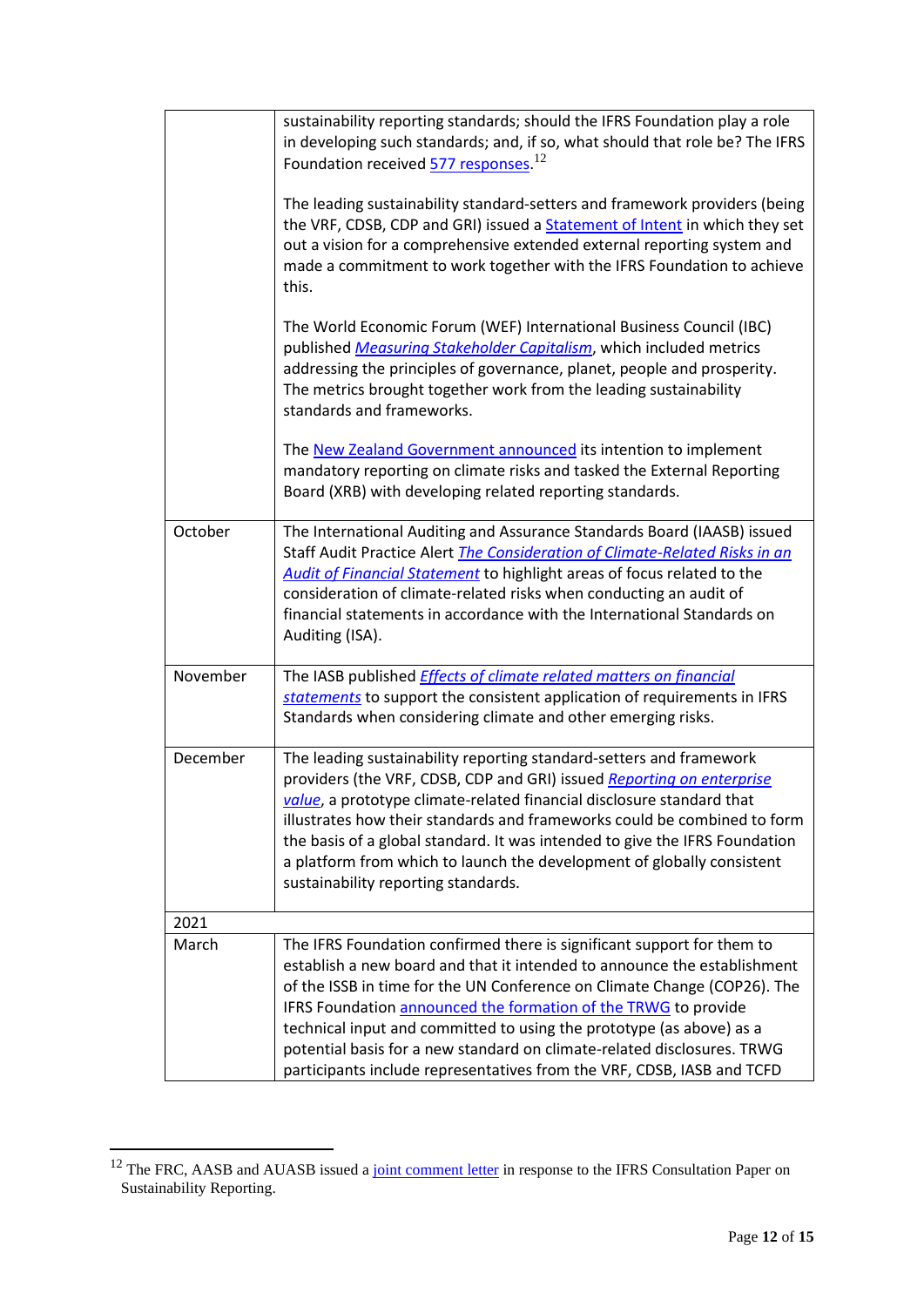|          | with the WEF and International Organisation of Securities Commission<br>(IOSCO) observing.                                                                                                                                                                                                                                                                                                                                                                                                                                                                                                                                                      |
|----------|-------------------------------------------------------------------------------------------------------------------------------------------------------------------------------------------------------------------------------------------------------------------------------------------------------------------------------------------------------------------------------------------------------------------------------------------------------------------------------------------------------------------------------------------------------------------------------------------------------------------------------------------------|
| April    | The European Commission (EC) published its proposed Corporate<br><b>Sustainability Reporting Directive (CSRD).</b><br>The IFRS Foundation published a feedback statement and an exposure<br>draft of proposed amendments to the Constitution of the IFRS Foundation<br>to accommodate the potential formation of a new ISSB within its existing<br>governance structure. $^{13}$                                                                                                                                                                                                                                                                |
| May      | The EC tasked the European Financial Reporting Advisory Group (EFRAG)<br>with commencing technical work to develop sustainability reporting<br>standards consistent with the EU CSRD.                                                                                                                                                                                                                                                                                                                                                                                                                                                           |
| June     | G7 Finance Ministers and Central Bank Governors published a<br>communiqué in which they announced their support of the IFRS<br>Foundation's initiative on sustainability reporting.<br>The <b>IIRC</b> and SASB merged to form the VRF and committed to delivering a<br>more coherent extended external reporting system by working closely with<br>the IFRS Foundation and other standard-setters and framework providers.<br>IOSCO published a report on issuers' sustainability-related disclosures that<br>detailed IOSCO's vision and expectations for the IFRS Foundation's work<br>towards globally consistent sustainability reporting. |
| July     | G20 Finance Ministers and Central Bank Governors published a<br>communiqué in which they welcomed the work of the IFRS Foundation<br>toward globally consistent sustainability reporting building upon the TCFD<br>Recommendation and the work of existing standard-setters and<br>framework providers.                                                                                                                                                                                                                                                                                                                                         |
| October  | Based on the TCFD Recommendations, the New Zealand XRB published an<br>initial draft of climate-related financial disclosures related to governance<br>and risk management. This is the first of two draft standards, the final of<br>which is expected to be published in 2022 and relates to strategy and<br>metrics and targets.<br>The New Zealand Government passed into law the <i>Financial Sector</i><br>(Climate-related Disclosures and Other Matters) Amendment Bill (2021)<br>which allows for the XRB to issue mandatory reporting requirements for<br>climate-related and other ESG matters.                                      |
| November | The IFRS Foundation announced the establishment of a new board, the<br><b>ISSB.</b> The VRF and CDSB, alongside the ISSB, announced the consolidation<br>of all their resources, frameworks and standards under a single body being<br>the ISSB by June 2022. As part of these announcements:                                                                                                                                                                                                                                                                                                                                                   |

<sup>&</sup>lt;sup>13</sup> The FRC, AASB and AUASB issued a [joint comment letter](http://eifrs.ifrs.org/eifrs/comment_letters/590/590_28642_EvelynLingFinancialReportingCouncilAustralianAccountingStandardsBoardandtheAuditingandAssuranceStandardsBoard_0_JointLettertoIFRSTrustees_ED_SustainabilityReporting_20210729.pdf) in response to the proposed amendments to the IFRS Foundation *Constitution*.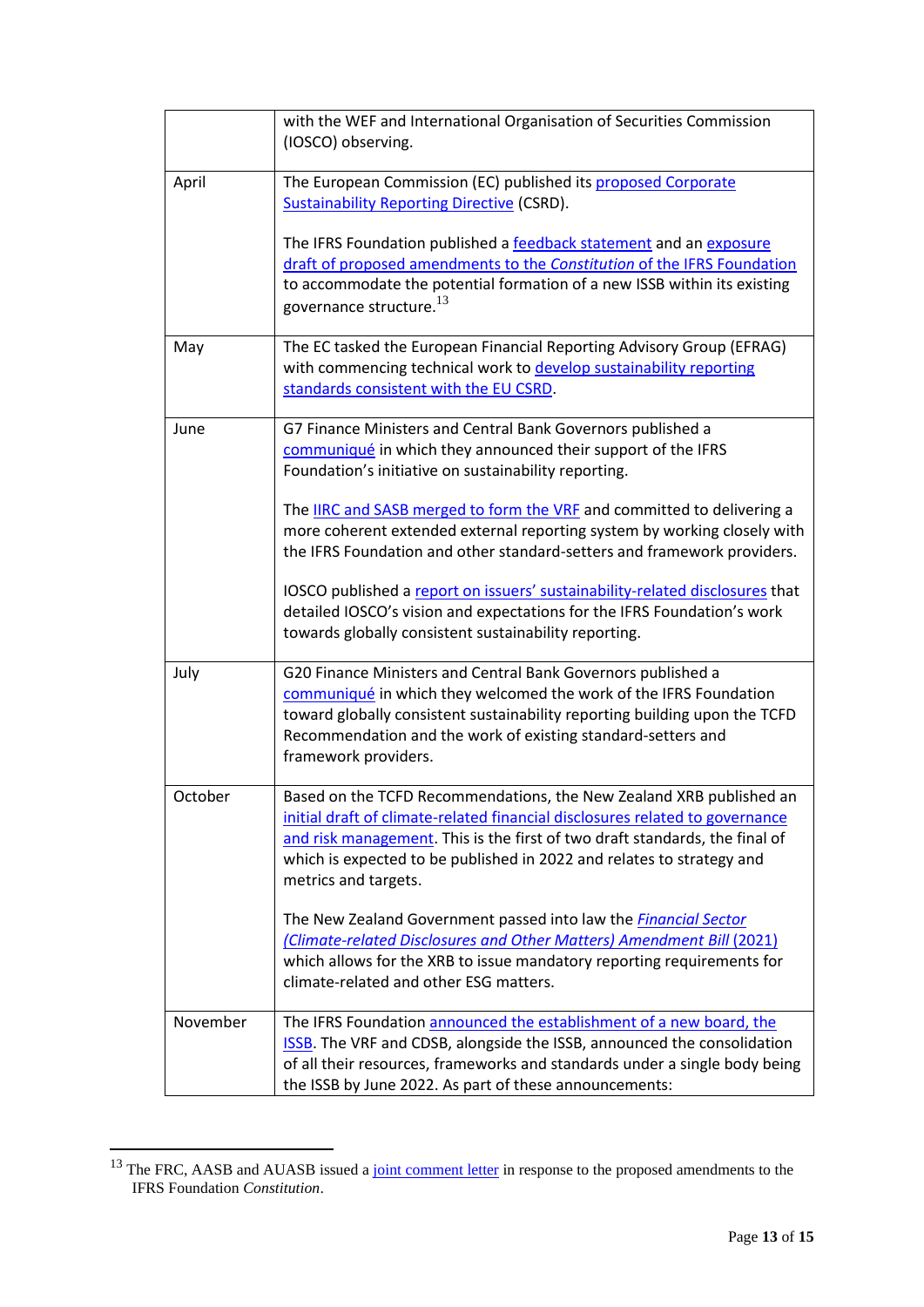|          | the IFRS Foundation published the revised IFRS Foundation<br>Constitution-in particular, the amended Constitution allows for<br>the Chair and Vice-Chair of the ISSB to expose for comment<br>publications and finalise standards for issue without a full<br>contingent of ISSB board members; and<br>the TRWG disclosed to the public the work they will be turning<br>over to the ISSB-this included prototype standards for general<br>disclosure requirements for sustainability-related financial<br>information and climate-related disclosures.<br>The CDP launched a new climate disclosure framework, in collaboration<br>with the <b>SME Climate Hub</b> , to empower SME entities to make strategic and |
|----------|---------------------------------------------------------------------------------------------------------------------------------------------------------------------------------------------------------------------------------------------------------------------------------------------------------------------------------------------------------------------------------------------------------------------------------------------------------------------------------------------------------------------------------------------------------------------------------------------------------------------------------------------------------------------------------------------------------------------|
|          | impactful climate commitments, track and report progress against those<br>commitments and demonstrate climate leadership.                                                                                                                                                                                                                                                                                                                                                                                                                                                                                                                                                                                           |
| December | The IFRS Foundation Trustees appointed Emmanuel Faber to serve as the<br>Chair of the ISSB.                                                                                                                                                                                                                                                                                                                                                                                                                                                                                                                                                                                                                         |
|          | The TRWG published a webcast explaining the recommended architecture<br>of standards, a deep dive into the prototype standards and a summary of<br>other recommendations made by the TRWG to the ISSB as a result of the<br>work it had been doing in the long-standing international sustainability<br>reporting initiatives focused on enterprise value.                                                                                                                                                                                                                                                                                                                                                          |
|          | The Independent Review Committee on Standard Setting in Canada<br>publish a Consultation Paper conducting a review of the governance and<br>structure for establishing Canadian accounting, auditing, and assurance<br>standards, and to identify what might be needed for the future-including<br>sustainability standards.                                                                                                                                                                                                                                                                                                                                                                                        |
| 2022     |                                                                                                                                                                                                                                                                                                                                                                                                                                                                                                                                                                                                                                                                                                                     |
| January  | The IFRS Foundation Trustees announced:<br>the appointment of Sue Lloyd as ISSB Vice-Chair and of Janine<br>Guillot as Special Advisor to the ISSB Chair: and<br>they are seeking nominations for inaugural members of the ISSB.                                                                                                                                                                                                                                                                                                                                                                                                                                                                                    |
|          | EFRAG made publicly available a series of working papers supporting the<br>development of a separate suite of sustainability reporting standards for<br>the EU (the European Sustainability Reporting Standards (ESRS)):<br>PTF-ESRS Batch 1 working papers-Cover not and disclaimers;<br>$\bullet$                                                                                                                                                                                                                                                                                                                                                                                                                 |
|          | PTF-ESRS Batch 1 working papers-[Draft] ESRS 2 Strategy and<br>$\bullet$<br>business model;                                                                                                                                                                                                                                                                                                                                                                                                                                                                                                                                                                                                                         |
|          | PTF-ESRS Batch 1 working papers-[Draft] ESRS 3 Sustainability<br>$\bullet$                                                                                                                                                                                                                                                                                                                                                                                                                                                                                                                                                                                                                                          |
|          | governance and organisation;                                                                                                                                                                                                                                                                                                                                                                                                                                                                                                                                                                                                                                                                                        |
|          | PTF-ESRS Batch 1 working papers-[Draft] ESRS 4 Sustainability                                                                                                                                                                                                                                                                                                                                                                                                                                                                                                                                                                                                                                                       |
|          | material impacts, risks and opportunities;                                                                                                                                                                                                                                                                                                                                                                                                                                                                                                                                                                                                                                                                          |
|          | PTF-ESRS Batch 1 working papers-[Draft] ESRS 5 Definitions for<br>$\bullet$<br>policies, targets, action plans and resources;                                                                                                                                                                                                                                                                                                                                                                                                                                                                                                                                                                                       |
|          | PTF-ESRS Batch 1 working papers-[Draft] ESRS E1 Climate change;<br>٠                                                                                                                                                                                                                                                                                                                                                                                                                                                                                                                                                                                                                                                |
|          | PTF-ESRS Batch 1 working papers-[Draft] European Sustainability<br>$\bullet$                                                                                                                                                                                                                                                                                                                                                                                                                                                                                                                                                                                                                                        |
|          | <b>Reporting Guidelines (ESRG) 1 Double materiality conceptual</b>                                                                                                                                                                                                                                                                                                                                                                                                                                                                                                                                                                                                                                                  |
|          | <i>guidelines for standard-setting;</i> and                                                                                                                                                                                                                                                                                                                                                                                                                                                                                                                                                                                                                                                                         |